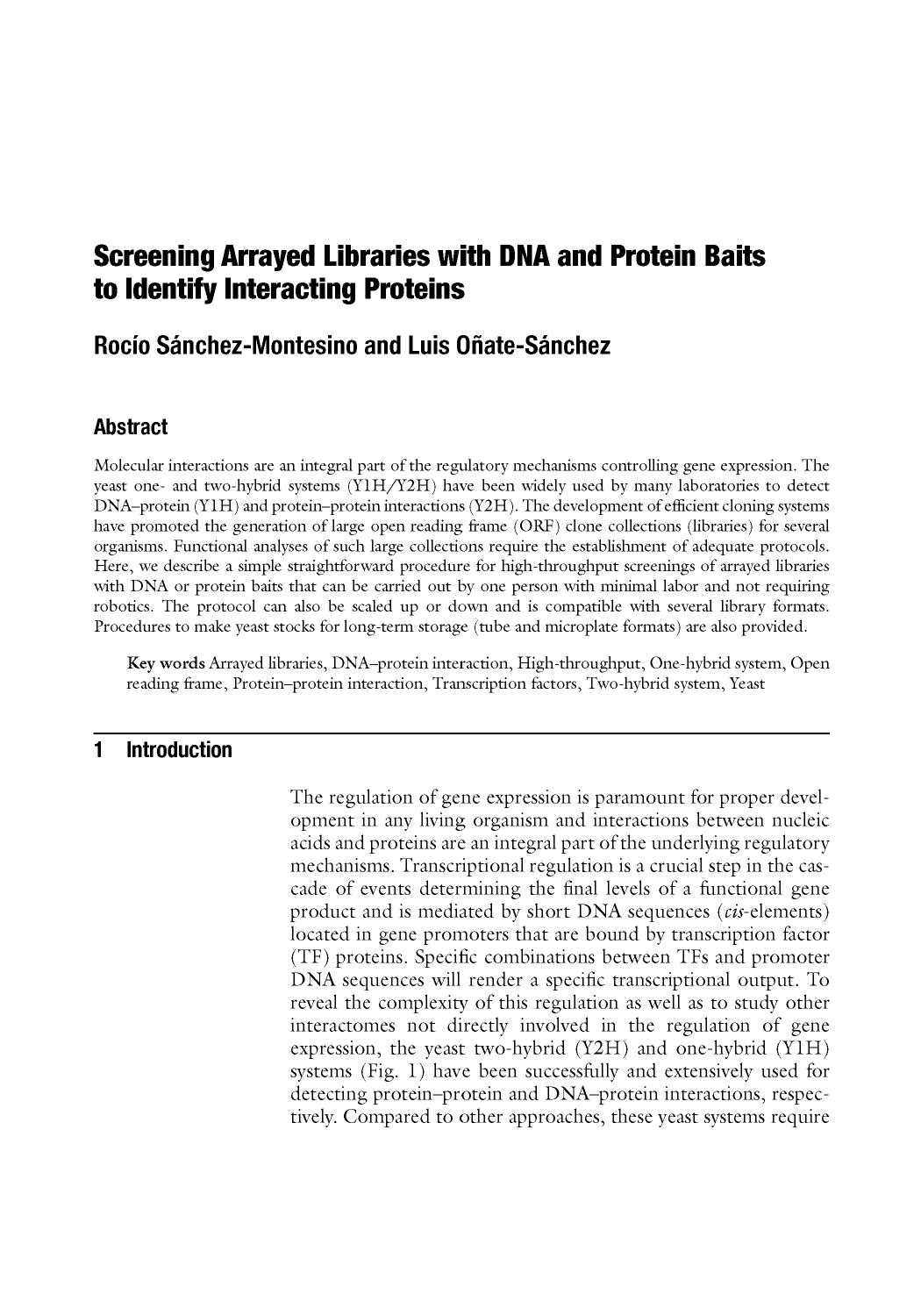

**Fig.** 1 Overview of the yeast one- (Y1H) and two-hybrid (Y2H) systems using mating. In the Y2H system (left), a coding sequence for a protein of interest (Bait) is cloned in frame with the GAL4 DNA-binding domain (GAL4-BD) to produce a hybrid protein. Then, the coding sequence of another protein of interest (Prey) is cloned in frame with the GAL4 activation domain (GAL4-AD) to produce a hybrid protein (Prey). Both constructs are introduced into sexually compatible haploid yeast strains  $(\alpha$  and a) and diploid cells are obtained by mating (aa). These cells carry a reporter gene under the control of a GAL4 binding DNA sequence (upstream activating sequence; UAS) that will be bound by the GAL4-BD-Bait. Transcription of the reporter gene will be enhanced if Bait and Prey proteins interact. The proteins of interest may be known (i.e., arrayed ORF libraries or in one-toone interactions) or unknown (i.e., cDNA libraries). In the Y1H system (right), the bait construct is obtained by cloning a DNA sequence of interest (Bait-DNA sequence) upstream of a reporter gene carrying a minimal promoter. Both Bait-DNA and Prey (GAL4-AD-Prey) constructs are introduced in the same yeast cells where transcription of the reporter gene will be activated only if the prey binds the bait DNA

little specific optimization and provide an appropriate environment for interactions that depend on posttranscriptional modifications. Their basic principle relies on the modular structure of many TFs, with a DNA-binding domain (DBD) and a transactivation domain (AD) that can be physically separated while retaining their functions  $[1, 2]$ . In a classic Y2H system  $([3];$  Fig. 1), the coding sequence (CDS) for a protein of interest (bait) is fused to the CDS for the DBD of the yeast GAL4 TF (GAL4-BD), while the CDS for a second protein of interest (prey) is fused to the CDS for the AD of the GAL4 TF (GAL4-AD). The translation of the resulting CDSs will produce hybrid proteins (GAL4-BD-bait and GAL4-AD-prey). If the bait and prey proteins interact when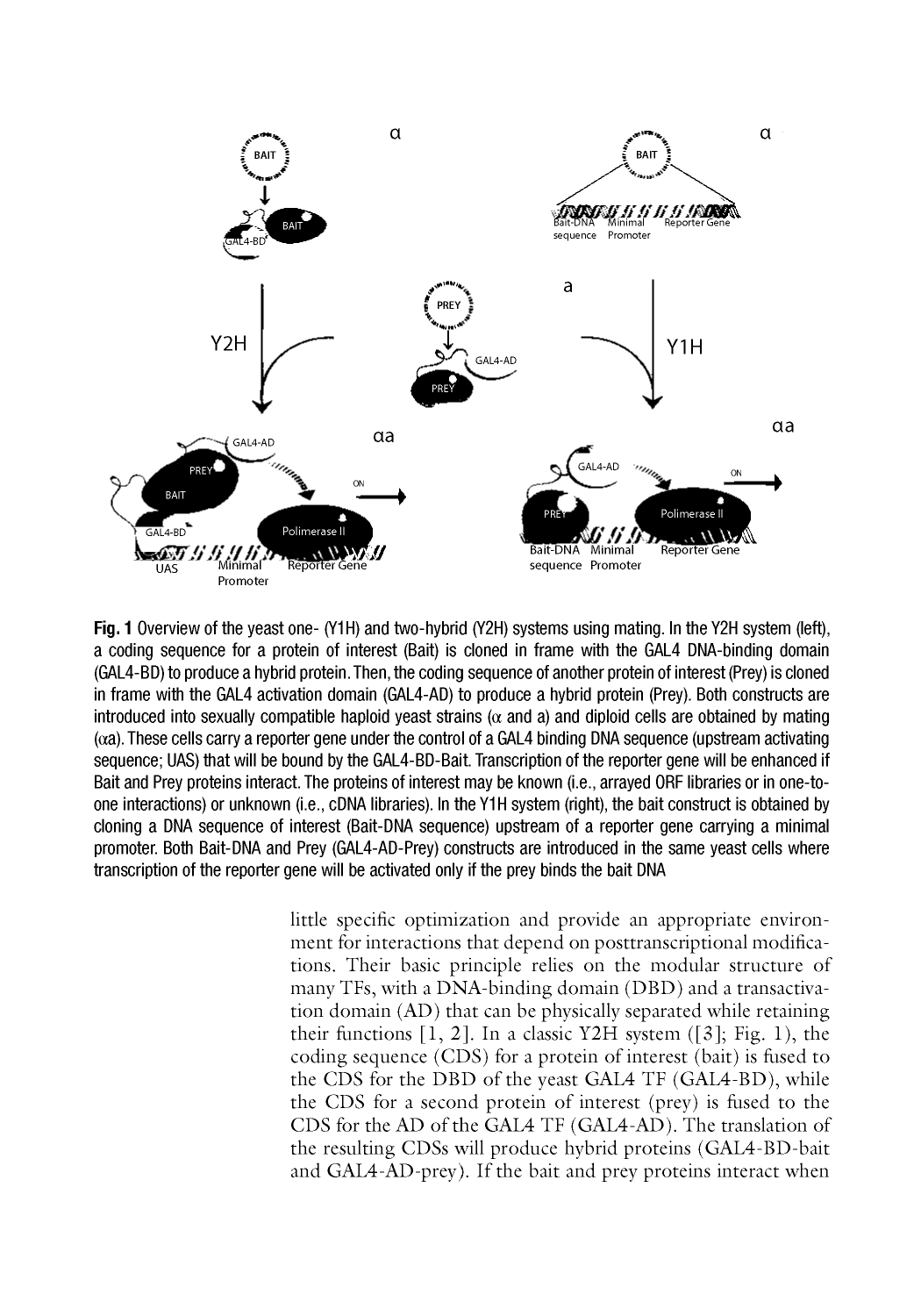expressed in the same yeast cells, the GAL4-BD and GAL4-AD will be brought into close proximity enabling reconstitution of a fully functional GAL4 TF. By using appropriate yeast strains, the reconstituted GAL4 TF will bind (by its BD domain) GAL4 specific sequences (Upstream Activating Sequence; UAS) present in the promoters of reporter genes and will activate (by its AD domain) their expression (Fig. 1). The Y1H system is conceptually similar to the yeast two-hybrid system [4-8]. In this case, the bait construct contains a reporter gene under the control of a DNA sequence of interest. The interaction of a prey protein (GAL4-AD-prey) with the DNA bait will activate the expression of the reporter gene (Fig. 1). In both systems, the positive effect of the GAL4-AD on the transcription of the reporter gene is dominant over the transcriptional properties that may have proteins of interest fused to this domain (i.e., a repressor domain, absence of regulatory domains, etc.), which enable the identification of a wider range of interactions [1, 2].

Since the original description of the Y1H and Y2H systems, several variations and refinements have allowed to enlarge the range of interactors that can be tested as well as to increase the throughput [9-16]. Apart from these considerations, the type of DNA sequence (size and multimerization) selected as bait for Y1H can be critical in determining the outcome of the experiment *(see*  **Note 1;** Fig. 2). Also, in Y2H assays, protein baits containing strong transactivation domains may impede detection of further enhancements in activation levels of the reporter gene upon interaction with a prey *(see* **Note 2).** 

In plants, collections of open reading frames (ORF), several of them dedicated to TFs, have been generated and used in Y1H and Y2H screenings [17-27]. Here we describe a simple method for high-throughput screenings of arrayed ORF libraries with DNA (Y1H) or protein (Y2H) baits not requiring robotics (Fig. 3). Briefly, mating of sexually compatible strains in liquid media is used to combine bait and prey constructs in the same yeast cells (diploids). After mating, liquid cultures are scored for diploids according to their ability to grow on selective solid media (positive interactions). It only requires approximately 10 h of labor spread over 5 days. Additionally, this methodology can be scaled up or down and can be easily adapted to use with other library formats or/and yeast strains.

## **2 Materials**

2.1 Media and Reagents Prepare all media using deionized water. Add adenine hemisulfate (30 mg/L; *see* **Note 3)** to minimal and YPAD media. If preparing solid media, add 20 g/L agar. Unless otherwise indicated, sterilise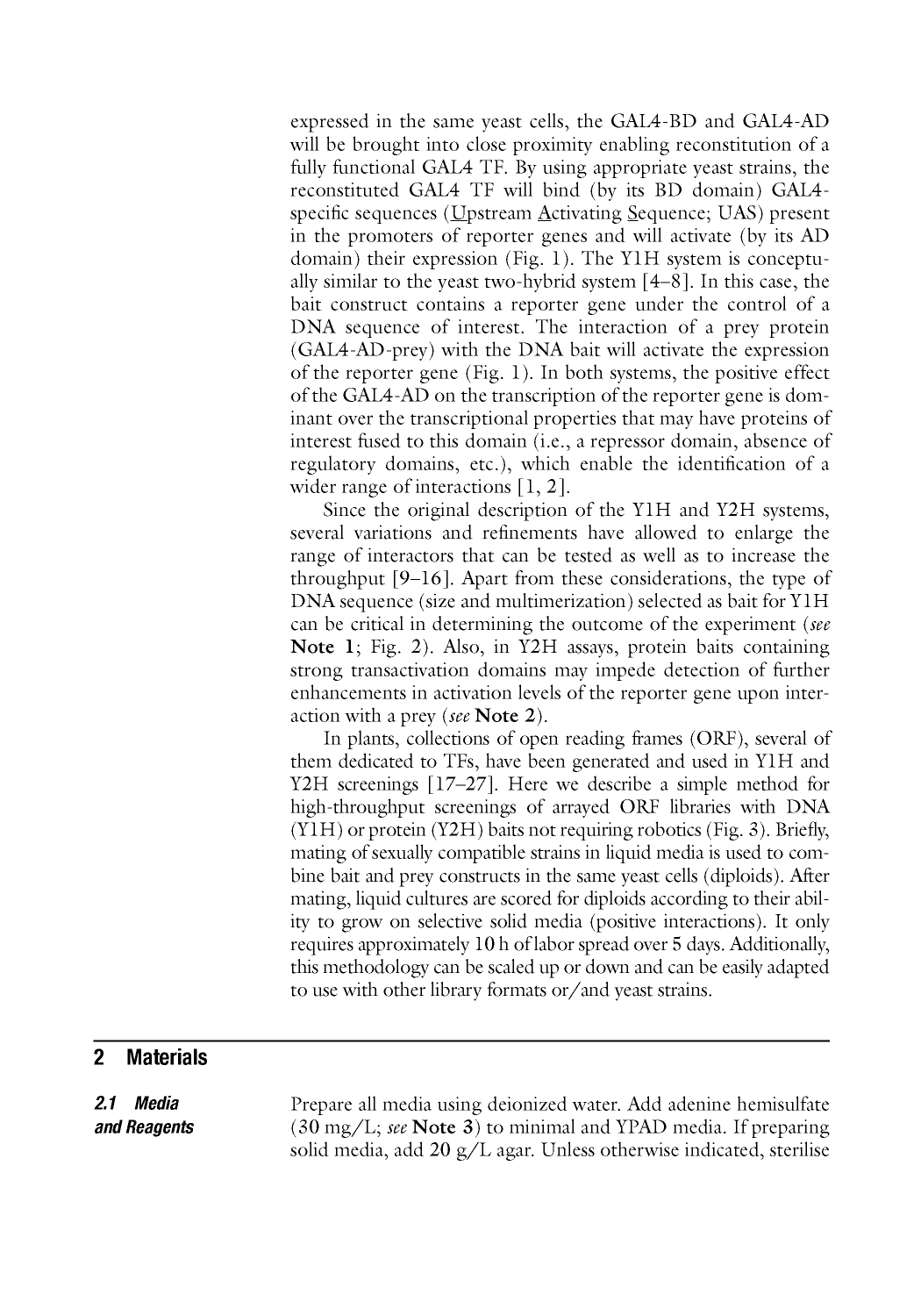

**Fig.** 2 Effect of the distance between the bait DNA and the reporter gene in the sensitivity of the Y1H system. (a) A 80 bp bait DNA sequence bound by a prey protein that activates HIS3 reporter expression. Dense yeast growth is observed in the presence of all 3-AT concentrations tested, (b) Yeast growth (reporter activation) drops drastically when the same Bait DNA is shifted 250 bp further upstream of the reporter gene (R. Sanchez-Montesino and L. Oñate-Sánchez, unpublished results)

by autoclaving media for 20 min at 120 °C. We store media at 4 °C in darkness or subdued light.

- 1. Minimal media *(see* Note 4): Dissolve 26.7 g/L of dropout base medium (DOB contains 1.7 g yeast nitrogen base, 5 g ammonium sulfate, 20 g glucose) and the appropriate amount of a complete supplement mixture (CSM) of amino acids lacking the one/s used for auxotrophic selection: CSM-leucine (CSM-L;  $0.69$  g/L); CSM-tryptophan (CSM-W;  $0.74$  g/L); CSM-leucine-tryptophan (CSM-L-W; 0.64 g/L); CSMleucine-tryptophan-histidine (CSM-L-W-H; 0.62 g/L). The pH does not need to be adjusted but it should be in the 5-5.5 range. Autoclave for only 10 min at 120 °C (see **Note 5**).
- 2. YPAD: Dissolve 20 g/L peptone, 10 g/L yeast extract, adjust pH to 5.8 with HC1, top up to 950 ml with water and autoclave. When the media cools down to 50-60 °C, add 50 ml of a 40% w/v glucose solution (2% final concentration).
- 3. Glucose 40%: Dissolve 40 g glucose in 100 ml water and autoclave.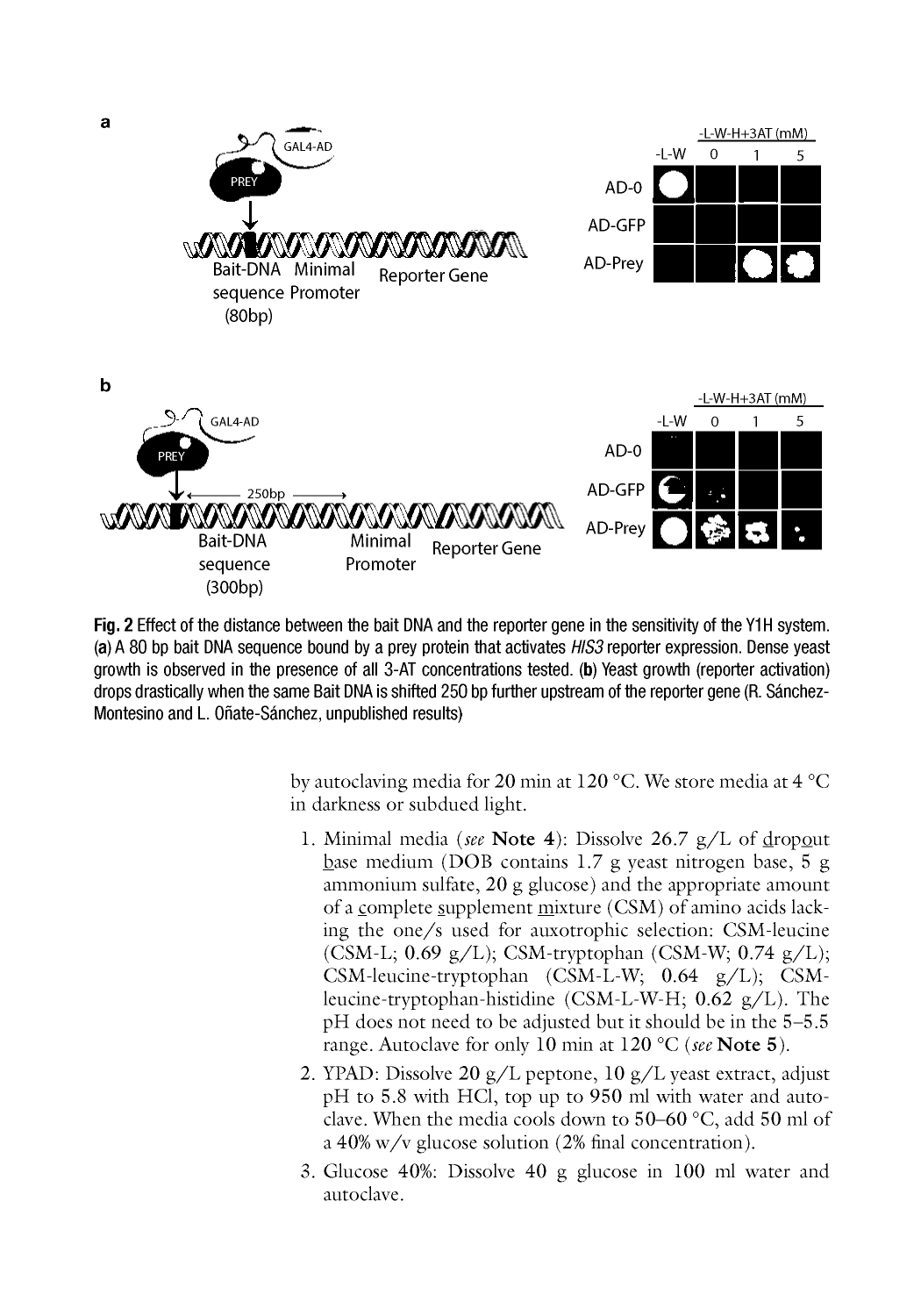

**Fig.** 3 Outline for bait titration and screening methods, (a) After cloning bait (DNA or protein ORFs) and preys (control and proteins of interest ORFs) into appropriate plasmids, they are introduced into sexually compatible yeast strains (yeast transformation), which are mated to obtain diploids that are tested for activation of the reporter gene. Conditions that block reporter activation in yeast cells containing bait and control preys should be chosen for the screening (see Subheading 3.3). The bait titration procedure can also be used for testing one or few selected interactions, (b) Bait and ORF library clones growing on plates with their corresponding auxotrophic media (DOB-L for baits and DOB-W for preys), are used to inoculate Erlenmeyer flasks and 96-well microtiter plates, respectively, containing YPAD (Day 1). After 24 h incubation, bait and preys are then mixed and incubated for 48 h to allow mating (Day 2). Mated cells are used to inoculate 96-well microtiter plates with DOB-L-W for diploid enrichment (Day 4). After incubation for 24-48 h, diploid cells are replica-spotted onto diploid (DOB-L-W) and screening (DOB-L-W-H  $\pm$  3-AT) plates (Day 5). The 3-AT concentration required to block reporter activation in the absence of a true interaction should have been previously determined as indicated in (a). Positive interactions (growth on screening plates) should appear between 1 and 7 days of incubation (see Subheading 3.4). Typically, the total time from inoculation of bait and preys until final screening results are obtained is about 12 days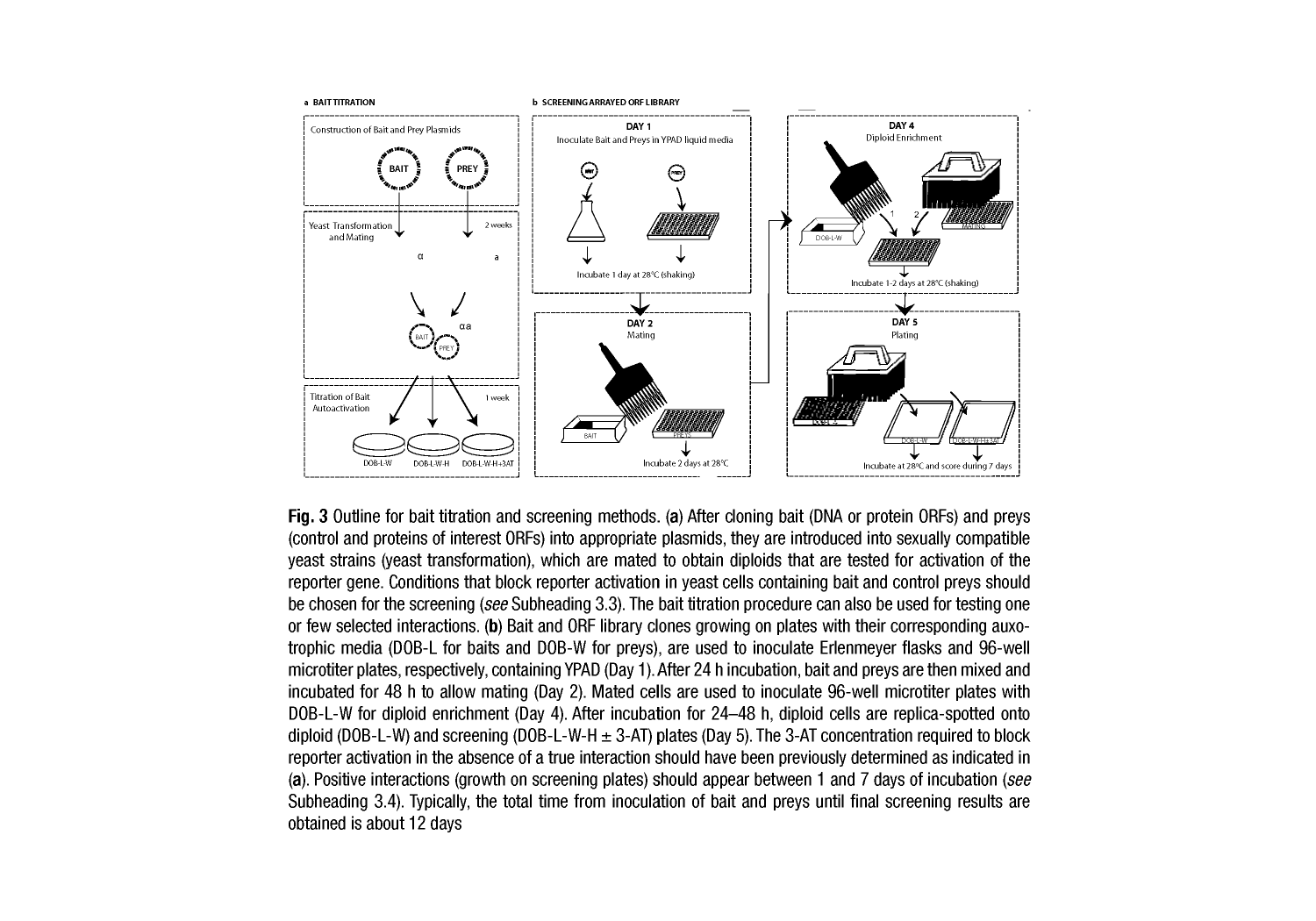- 4. 3-Amino-1,2,4-triazole (3-AT; see Note 6): Dissolve the appropriate amount of 3-AT in water to obtain a 2 M solution (i.e., 4.2 g in 25 ml water). Sterilize by filtration (0.45 or 0.22 um pore size) and store this stock solution in darkness at  $-20$  °C. When required, add the appropriate amount of the 3-AT stock solution to autoclaved minimal media (DOB-L-W-H) once it has cooled down to 50–60 °C.
- 5. Yeast transformation solution (PATE): Prepare and autoclave stock solutions of  $50\%$  w/v polyethylene glycol  $4000$  (PEG; *see* Note 7), 1 M lithium acetate (LiAc) and  $10 \times$  Tris-EDTA pH:8 (lOx TE: 100 mM Tris, 10 mM disodium EDTA, pH 8.0 with HC1). To prepare the PATE solution, mix the stock solutions to obtain  $40\%$  w/v PEG  $4000$ , 0.1 M LiAc, and lx TE.
- 6. Salmon sperm DNA (SsDNA; *see* Note 8): To prepare a 10 mg/ml stock salmon sperm DNA (carrier DNA) dissolve 10 mg of type III salmon sperm DNA (sodium salt) in 1 ml of water (it is recommendable to leave the mix dissolving overnight). Pass the solution vigorously through a gauge 21 needle (21-G) 20 times to shear DNA. Sonicate in an icewater bath until the viscosity of the solution decreases (-3-4 min), incubate at 95 °C for 10 min and cool it down quickly by transferring it to ice. Store at  $-20$  °C in small aliquots (i.e.,  $100 \mu l$ ).
- 7. Glycerol 50%: Mix equal volumes of glycerol and water and autoclave.
- 8. Absolute ethanol (see Note 9).
- 9. Yeast plasmid miniprep kit or equivalent protocol to isolate plasmid DNA.
- 10. Oligonucleotides: pTUYlH-F (5'-CACGAGGCCCTTTC GTCTTC-3'; forward primer annealing before the *Xmal/Smal*  site of the pTUYlH), pTUYlH-R (5'-TTCTTCGAAGAA ATCACATTAC-3'; reverse primer annealing after the *Xbal*  site of the pTUYlH), GAL4AD-F (5'-TATAACGCGTTT GGAATCACT-3'; forward primer annealing near the C-terminal region of the GAL4-AD in the pDEST22 plasmid), pDEST-R (5' -AGCCGACAACCTTGATTGGAGAC-3'; reverse primer annealing downstream of the gateway region in the pDEST22 and pDEST32 plasmids) and GAL4BD-F (5'-TCATCGGAAGAGAGTAGTAA-3'; forward primer annealing near the C-terminal region of the GAL4-AD in the pDEST32 plasmid).
- 11. Yeast strains: Table 1.
- 12. Plasmids: Table 2.
- 13. ORF library or custom-made clone collection *(see* **Note 10**).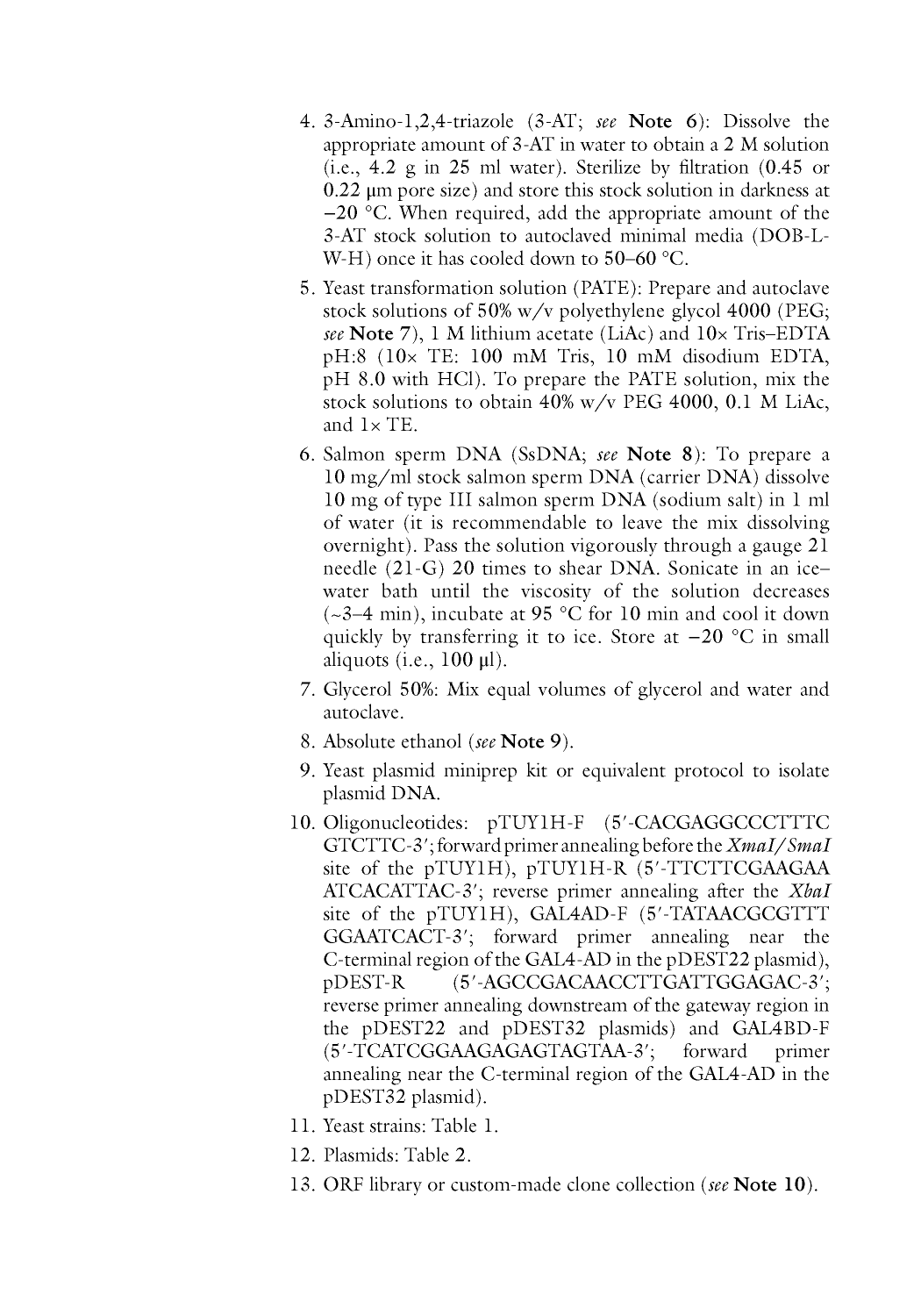| <b>Strain</b><br>(mating<br>type) | Genotype                                                                                                                                                                        | <b>Reporters</b>                  | Auxotrophy/<br><b>Transformation</b><br>markers | <b>Reference</b>   |
|-----------------------------------|---------------------------------------------------------------------------------------------------------------------------------------------------------------------------------|-----------------------------------|-------------------------------------------------|--------------------|
| YM4271<br>(a)                     | MATa, ura3-52, his3-200, ade2-101,<br>ade5, lys2-801, leu2-3,112, trp1-901,<br>tyr1-501, gal $4\Delta$ , gal $80\Delta$ , ade5::hisG                                            |                                   | trp1, leu2, his3,<br>ura3, lys2                 | $\lceil 28 \rceil$ |
| Y187 $(\alpha)$                   | $\text{MAT}\alpha$ , ura $3-52$ , his $3-200$ , ade $2-101$ ,<br>trp1-901, leu2-3, 112, gal $4\Delta$ , met-,<br>$\text{gal80}\Delta$ , MEL1,<br>$URA3::GAL1IIAS-GAL1TATA-lacZ$ | MEL1.<br>LacZ                     | trp1, leu2, his3,<br>ade2, met2                 | [29]               |
| $p$ [694 $(\alpha)$               | $\text{MAT}\alpha$ , trp1-901 leu2-3, 112, ura3-52,<br>his 3-200, gal $4\Delta$ , gal $80\Delta$ , LYS2::GAL1-<br>HIS3, GAL2-ADE2, met2::GAL7-lacZ                              | His <sub>3</sub><br>Ade2,<br>IacZ | trp1, leu2, ura3,<br>met2                       | [30]               |

## **Table 1 Saccharomyces cerevisiae strain genotypes**

None of these strains grow on -L, -W, -H, -M, -Ade, -Ura, except for Y187a (positive growth on -Ura) and YM4271 (positive growth on -Met)

#### **Table 2 Plasmids used for Y1H and Y2H assays**

| Plasmid                                   | <b>Cloning</b> | <b>Bacterial</b><br>selection | <b>Yeast selection</b> | Reference          |
|-------------------------------------------|----------------|-------------------------------|------------------------|--------------------|
| pTUY1H (DNA bait for Y1H)                 | XmaI-<br>XbaI  | Ampicillin                    | Leucine $(L)$          | $\lceil 22 \rceil$ |
| pDEST32 (protein bait for Y2H)            | Gateway        | Gentamicin                    | Leucine $(L)$          | Invitrogen         |
| pDEST22 (protein prey for Y1H and<br>Y2H) | Gateway        | Ampicillin                    | Tryptophan $(W)$       | Invitrogen         |

**2.2 Disposables** Reagent reservoirs, 120 mm square petri plastic plates, 96-well *and Small Equipment* plates (standard sterile clear plates with lid and flat bottom; -300 ul max. volume/well), surgical tape, Parafilm tape, multichannel pipettes (electronic or manual 12- or 8-channel pipettes to dispense volumes in the range of 100-250 ul), 96-well replicator *(see*  Note 11 and Fig. 4), Erlenmeyer flasks (500 ml or 1 L), microtiter plate shaker (see Note 12), standard shaker, laminar flow cabinet. Optional: 90 mm diameter petri plates, cryogenic vials.

### **3 Methods**

Manipulation of yeasts should always be done under sterile conditions.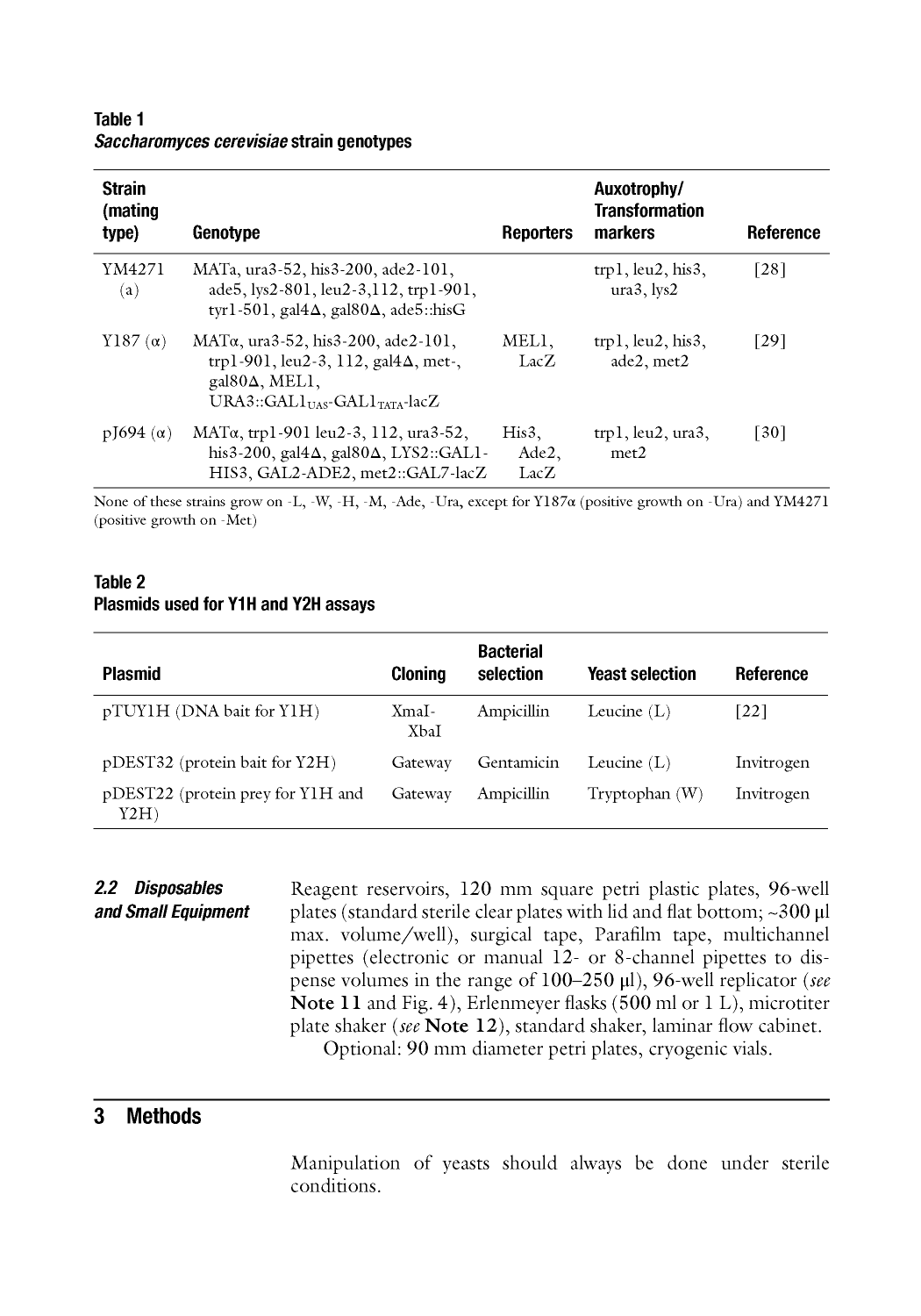

Fig. 4 Close-up picture of the custom-made replicator

- **3.1 Preparation** 1. Bait for Y1H: Prepare a construct with your bait DNA *of DNA or Protein* sequence in the pTUY1H plasmid (Table 2; *see* Notes 1 *Baits for Screenings* and **13;** [22]). Introduce this construct (DNA bait) into *S. cerevisiae* Y187 ( $\alpha$  mating type; Table 1; [29]) and select transformants in DOB-L plates *(see* Subheading 3.2).
	- 2. Preys for YIH and Y2H: As a prey negative control and to titrate your baits, prepare another construct with the CDS of a protein unlikely to interact with your bait (i.e., the GFP coding sequence) in the pDEST22 plasmid (Invitrogen; Table 2; *see*  Notes 2 and 14). Separately, introduce this construct (AD-GFP) and the empty pDEST22 plasmid (AD-empty) into *S. cerevisiae*  YM4271 ("a" mating type; Table 1; [28]) and select transformants in DOB-W plates *(see* Subheading 3.2). If available, generate a prey strain with the pDEST22 plasmid containing an ORF known to interact with your bait, as a positive control.
	- 3. Bait for Y2H: Prepare a construct with your bait protein CDS in the pDEST32 gateway plasmid (Invitrogen; Table 2; *see*  Notes 2 and 14). Introduce this construct (bait) into *S. cerevisiae*  $p$ [694 ( $\alpha$  mating type; Table 1; [30]) and select transformants in DOB-L plates *(see* Subheading 3.2).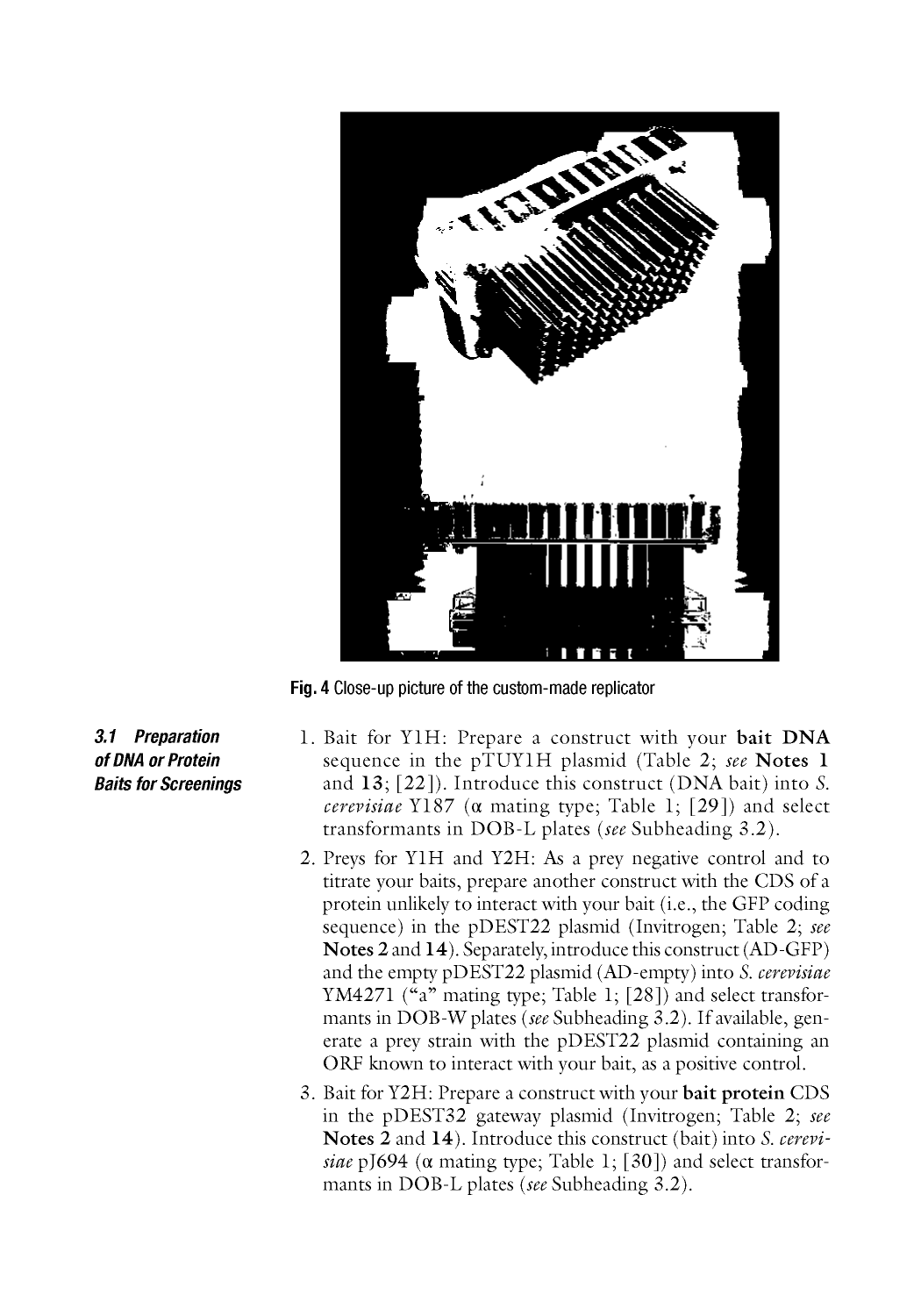4. For sequencing or PCR amplification of bait and prey constructs, the following oligonucleotides can be used: pTUYlH-F (forward) or/and pTUYlH-R (reverse) for the pTUYlH plasmid, GAL4BD-F (forward) or/and pDEST-R (reverse) for the pDEST32 plasmid, and GAL4AD-F (forward) or/and pDEST-R (reverse) for the pDEST22 plasmid.

1. Streak a YPAD plate with the appropriate yeast strain from a frozen stock and incubate for 2-3 days at 28 °C.

- 2. Inoculate 5 ml of liquid YPAD with a fresh colony and grow for 24 h at 28  $\degree$ C with shaking.
- 3. Fill an eppendorf tube with the yeast culture (usually having  $OD_{600} \sim 1.5-2$ ) and centrifuge at 3500 rcf for 2 min. Discard supernatant and repeat this step until a pellet of  $\sim$ 50 µl of yeast cells is obtained  $({\sim}3$  ml of culture). After the last centrifugation, pour off supernatant by inverting the tube and remove excess liquid by gently stroking the eppendorf twice in an inverted position. Resuspend yeast cells in the remaining liquid  $(-100 \mu l$  total volume) by flicking the bottom of the eppendorf tube with the fingertips. Add carrier DNA (usually 10-20 ul of a 10 mg/ml salmon sperm DNA stock; see Note 8) and mix by flicking; add 0.5-1 µg of plasmid DNA ( $\leq$ 20 µl) and mix by flicking; add 500 ul PATE solution and mix by flicking. Incubate the tube overnight (see **Note 15**) at room temperature (i.e., inside a drawer).
- 4. Centrifuge yeast cells at 3500 rcf for 2 min, remove completely the supernatant with a pipette, and resuspend the cells in 1 ml sterile water. Repeat this step twice and resuspend cells in 150 ul sterile water after the second repetition (pipetting up and down can be used to help with cell resuspension if required).
- 5. Plate yeast cells onto appropriate auxotrophic minimal media for positive selection of cells carrying the introduced plasmid. Colonies will appear after 2-3 days incubation at 28 °C.
- 1. Pick several colonies (3-5) from transformation plates and streak them onto new plates of the appropriate minimal media. After 48 h incubation at 28 °C, use fresh colonies to inoculate 10 ml tubes containing 1-2 ml YPAD each (tube 1: bait strain; tube 2: AD-GFP prey strain; tube 3: AD-empty prey strain). Grow at 28 °C with shaking for 24 h (overnight is usually enough).
- 2. Mating: Mix 200 µl of the bait culture with 200 µl of the prey cultures (tube  $1 +$  tube 2 and tube  $1 +$  tube 3) in sterile eppendorf tubes and incubate  $1-2$  days at  $28 °C$  without shaking (24 h is usually enough to obtain diploids).

**3.3 Titrating Bait Autoactivation of the HIS3 Reporter Gene Before the Screening (See Note 16 and Fig. 3a)** 

**3.2 Yeast Transformation (Modified from [31])**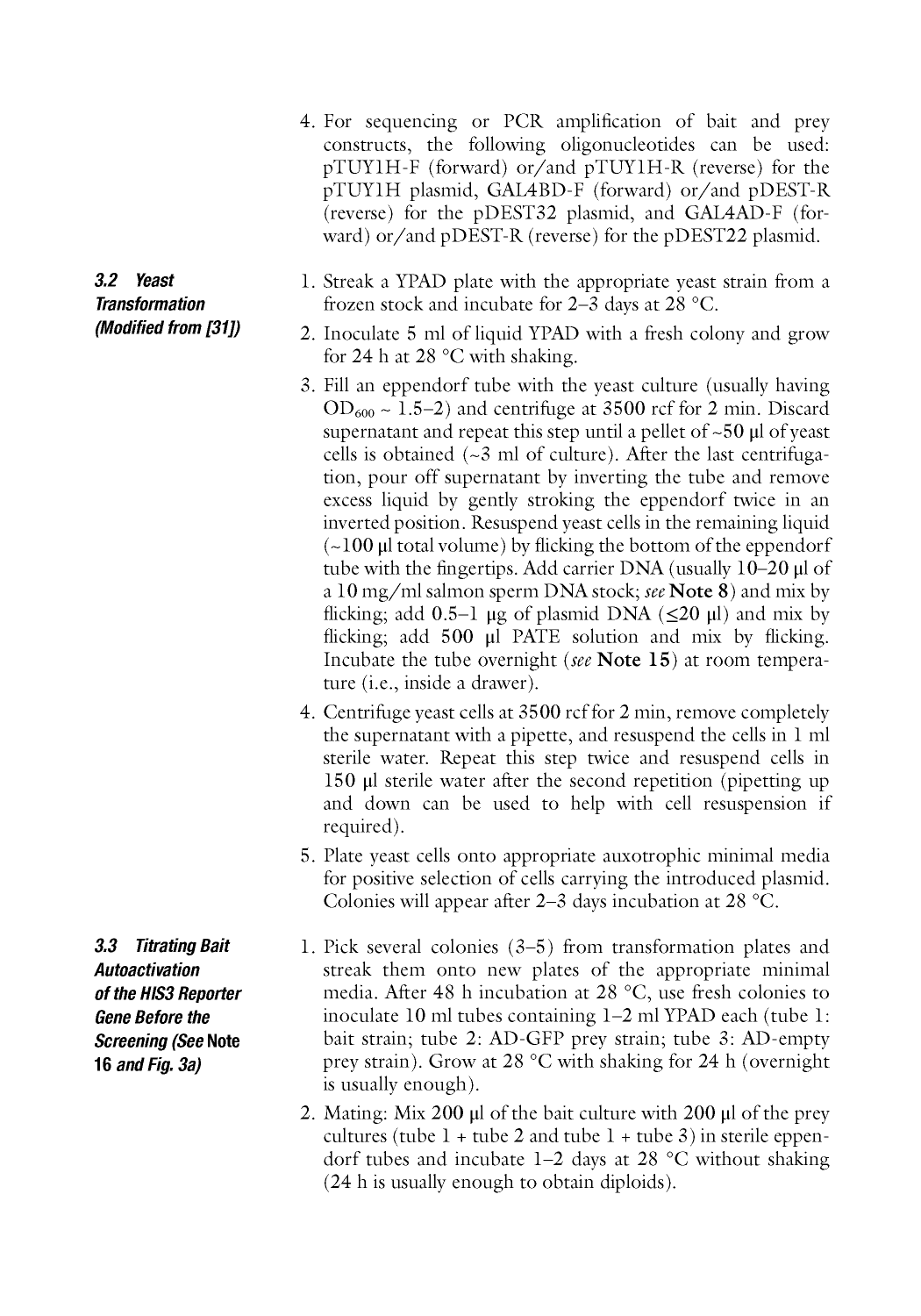- . Enrichment for diploid cells: Use 200 ul of the mated cultures to inoculate 2 ml of liquid DOB-L-W media in 10 ml tubes. Grow at 28  $\degree$ C with shaking for 48 h (24 h is usually enough).
- 4. Plating diploid cells *(see* **Note 17**): Prepare two serial dilutions from the diploid enriched cultures  $(10^{-1}$  and  $10^{-2})$ . Plate 5  $\mu$ l drops of each dilution and undiluted cultures onto the following agar media: DOB-L-W (for quantification of diploid cells), DOB-L-W-H and DOB-L-W-H + 3-AT (a range of concentrations for quantification of bait activation of the reporter gene). Incubate plates at  $28 \text{ °C}$  and score yeast growth over the following 7 days after plating.

When modifications in the method are required to screen two baits (two screenings) simultaneously, a reference to Table 3 has been inserted in the text where they are listed in chronological order. Table 4 summarizes media and disposables required for one or two screenings.

- 1. Day 0: Using a 96-well replicator (Fig. 4), make a replica of the library (15  $\times$  96-well plates) on DOB-W square agar plates (15 square plates). Also, streak one DOB-L plate (Table 3) with the bait strain. Incubate all plates at 28 °C during 48-72 h.
- 2. Day 1: Dispense YPAD in a sterile reagent reservoir and, using a multichannel pipette, aliquot 125 ul (Table 3) of YPAD into each well of 96-well microtiter plates (15 microtiter plates). By using a replicator, inoculate 96-well microtiter plates with the library prey strains grown on DOB-W square agar plates. Cover microtiter plates with the lid and seal them with surgical tape. Shake (250 rpm; *see* **Note 12**) and incubate at 28 °C for 24 h. In parallel, inoculate one (Table 3) 0.5-1 L Erlenmeyer containing 200 ml of YPAD with a clump of bait cells (5-10 colonies) from the DOB-L plate and incubate for 24 h at 28 °C with shaking (200 rpm).
- 3. Day 2 (mating):

*Before starting this step and only if two baits are screened, transfer 100 pi of culture from each well of microtiter plates from day 1 to a second set of IS* x *96-well microtiter plates using a multichannel pipette (pipette up and down two or three times to resuspend any settled cells at the bottom of the wells before transferring any liquid to a new plate).* 

Dispense the YPAD culture for the bait into a sterile reagent reservoir and, using a multichannel pipette, add 100 ul to each well of the  $15 \times 96$ -well microtiter plates from day 1 (Table 3). Incubate 2-3 days at 28 °C without shaking.

4. Day 4 (diploid enrichment): Dispense DOB-L-W into a sterile reagent reservoir and, using a multichannel pipette, add 200 ul to each well of new  $15 \times 96$ -well microtiter plates (Table 3). Resuspend settled mated cells in the  $15 \times 96$ -well microtiter

3.4 Screening Yeast Arrayed Libraries (See Notes 11 and 18 and Fig. 3b)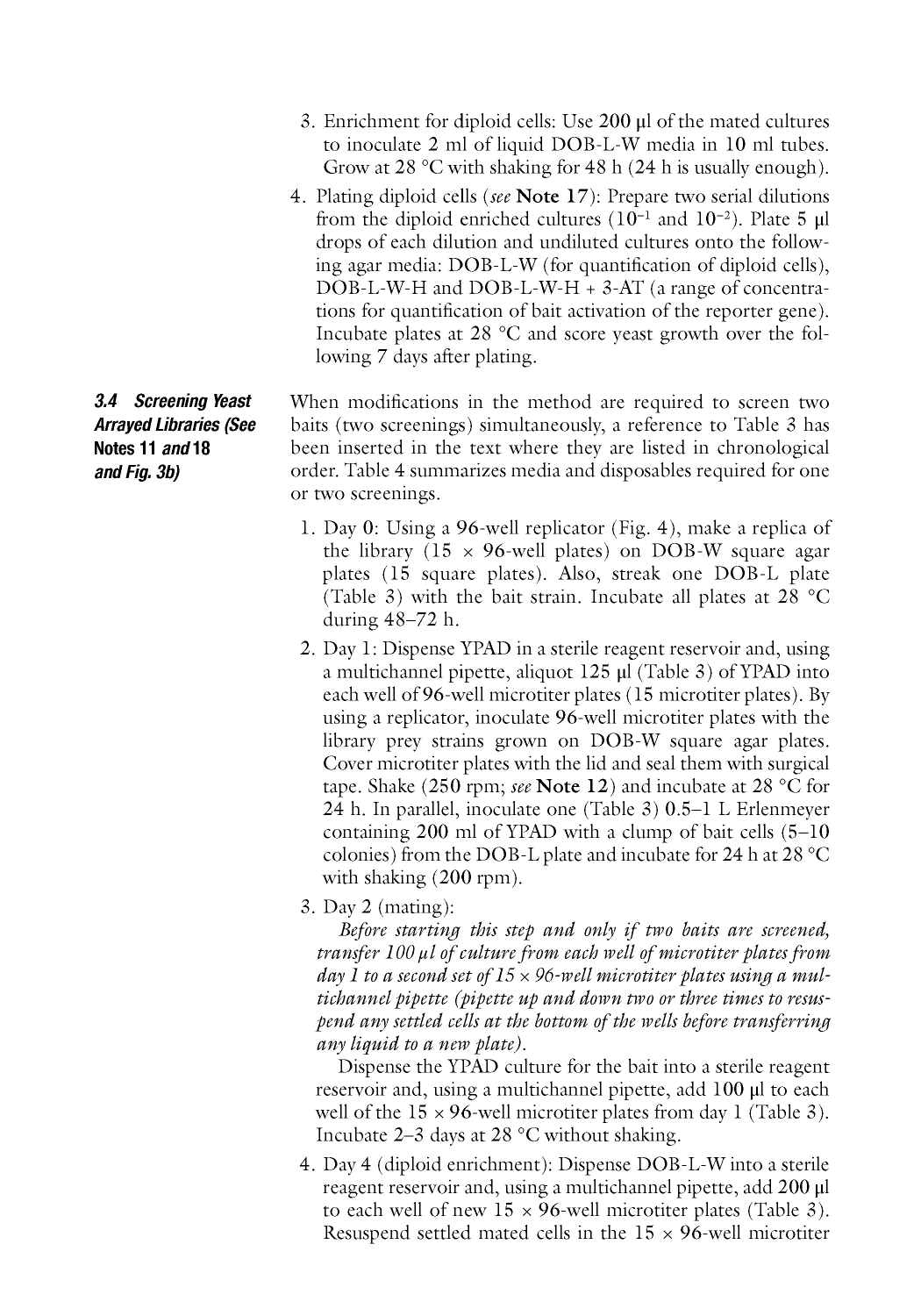## **Table 3 Procedures for one or two screenings**

| <b>One Screening</b>                                                                                                                                    | Two Screenings <sup>a</sup>                                                                                                                              |  |  |  |
|---------------------------------------------------------------------------------------------------------------------------------------------------------|----------------------------------------------------------------------------------------------------------------------------------------------------------|--|--|--|
| Day 0                                                                                                                                                   |                                                                                                                                                          |  |  |  |
| 1. Replicate library in DOB-W square agar plates                                                                                                        | 1. Replicate library in DOB-W square agar<br>plates                                                                                                      |  |  |  |
| 2. Streak bait in a DOB-L agar plate                                                                                                                    | 2. Streak baits in DOB-L agar plates                                                                                                                     |  |  |  |
| 3. Incubate 1 day at 28 °C                                                                                                                              | 3. Incubate 1 day at 28 °C                                                                                                                               |  |  |  |
| Day 1                                                                                                                                                   |                                                                                                                                                          |  |  |  |
| 1. Add 125 µl YPAD in $15 \times 96$ -well microtiter plates                                                                                            | 1. Add $250 \mu$ l YPAD in $15 \times 96$ -well<br>microtiter plates                                                                                     |  |  |  |
| 2. Inoculate library from DOB-W agar plates                                                                                                             | 2. Inoculate library from DOB-W agar plates                                                                                                              |  |  |  |
| 3. Inoculate bait in a 0.5–1 L Erlenmeyer containing<br>200 ml YPAD                                                                                     | 3. Inoculate each bait in a 0.5–1 L<br>Erlenmeyer containing 200 ml YPAD                                                                                 |  |  |  |
| 4. Incubate 1 day at 28 °C with shaking                                                                                                                 | 4. Incubate 1 day at 28 °C with shaking                                                                                                                  |  |  |  |
| Day 2                                                                                                                                                   |                                                                                                                                                          |  |  |  |
|                                                                                                                                                         | 1. Transfer $100 \mu l$ of culture from<br>microtiter plates from day 1 to a second<br>set of $15 \times 96$ -well microtiter plates                     |  |  |  |
| 1. Dispense the bait culture into a reservoir                                                                                                           | 2. Dispense each bait culture into a<br>reservoir                                                                                                        |  |  |  |
| 2. Add 100 µl/well of the $15 \times 96$ -well microtiter<br>plates from day 1                                                                          | 3. Add 100 µl/well of each bait in<br>different sets of $15 \times 96$ -well microtiter<br>plates                                                        |  |  |  |
| 3. Incubate 2 days at 28 °C without shaking                                                                                                             | 4. Incubate 2 days at 28 °C without shaking                                                                                                              |  |  |  |
| Day 4                                                                                                                                                   |                                                                                                                                                          |  |  |  |
| 1. Dispense DOB-L-W in a reservoir and add 200 µl/<br>well to a new set of $15 \times 96$ -well microtiter plates                                       | 1. Dispense DOB-L-W in a reservoir and<br>add 200 µl/well to two new sets of<br>15 x 96-well microtiter plates                                           |  |  |  |
| 2. Inoculate these plates with the mated cells in the<br>$15 \times 96$ -well microtiter plates from day 2 by using<br>the replicator                   | 2. Inoculate these plates with the mated<br>cells in the two sets of $15 \times 96$ -well<br>microtiter plates from day 2 by using<br>the replicator     |  |  |  |
| 3. Incubate 2 days at 28 °C with shaking                                                                                                                | 3. Incubate 2 days at 28 °C with shaking                                                                                                                 |  |  |  |
| Day 5                                                                                                                                                   |                                                                                                                                                          |  |  |  |
| 1. Resuspend the set of $15 \times 96$ -well microtiter plates<br>and plate into DOB-L-W and DOB-L-W-H $\pm$ 3AT<br>agar plates by using the replicator | 1. Resuspend both sets of 15 x 96-well<br>microtiter plates and inoculate in<br>$DOB-L-W$ and $DOB-L-W-H \pm 3AT$<br>agar plates by using the replicator |  |  |  |
| 2. Incubate at 28 °C and check plates for 7 days                                                                                                        | 2. Incubate at 28 °C and check plates for<br>7 days                                                                                                      |  |  |  |

"Changes in the procedure when doing two screenings simultaneously have been highlighted in bold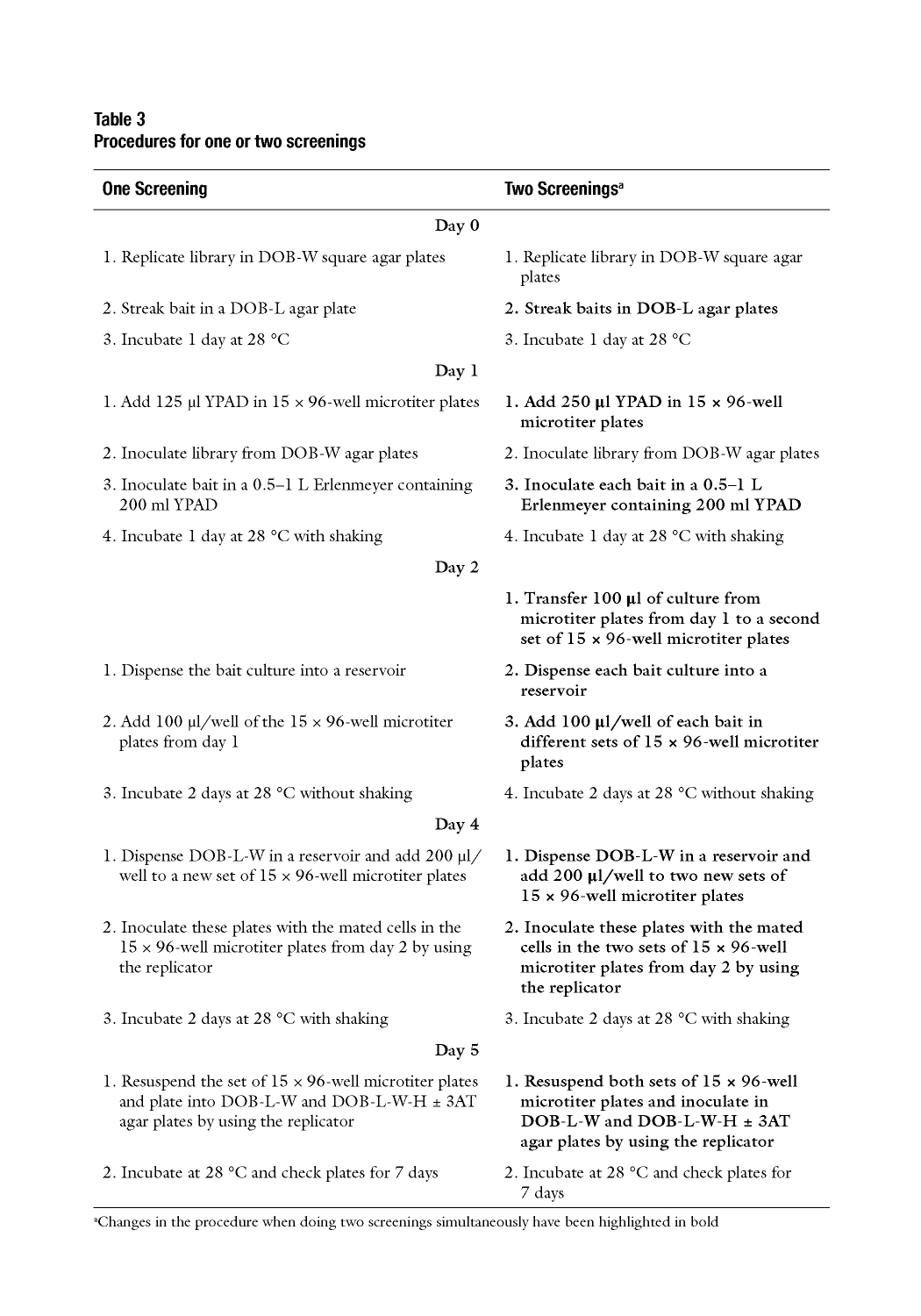| Table 4                                    |  |  |  |
|--------------------------------------------|--|--|--|
| <b>Materials for one or two screenings</b> |  |  |  |

| <b>One Screening</b>                   | Two Screenings <sup>a</sup>            |
|----------------------------------------|----------------------------------------|
| Day 0                                  |                                        |
| $15 \times$ DOB-W square agar plates   | $15 \times$ DOB-W square agar plates   |
| $1 \times$ DOB-L agar plate            | $2 \times$ DOB-L agar plates           |
| 1 replicator                           | 1 replicator                           |
| Day 1                                  |                                        |
| 1 multichannel pipette p200/p1000      | 1 multichannel pipette p200/p1000      |
| 1 reservoir                            | 1 reservoir                            |
| $15 \times 96$ -well microtiter plates | $15 \times 96$ -well microtiter plates |
| 1 autoclaved 0.5-1 L Erlenmeyer        | 2 autoclaved 0.5-1 L Erlenmeyer        |
| 1 replicator                           | 1 replicator                           |
| 400 ml YPAD                            | 800 ml YPAD                            |
| Day 2                                  |                                        |
| 1 multichannel pipette p200/p1000      | 1 multichannel pipette p200/p1000      |
|                                        | 15 x 96-well microtiter plates         |
| 1 reservoir                            | 2 reservoirs                           |
|                                        | $15 \times 96$ -pipette tip racks      |
| Day 4                                  |                                        |
| 1 multichannel pipette p200/p1000      | 1 multichannel pipette p200/p1000      |
| 1 reservoir                            | 1 reservoir                            |
| $15 \times 96$ -well microtiter plates | $30 \times 96$ -well microtiter plates |
| 300 ml DOB-L-W                         | 600 ml DOB-L-W                         |
| Day 5                                  |                                        |
| 1 replicator                           | 1 replicator                           |
| $15 \times DOB-L-W$                    | $30 \times DOB-L-W$                    |
| $15 \times$ DOB-L-W-H $\pm 3AT$        | $30 \times$ DOB-L-W-H $\pm 3AT$        |

"Additional materials required when doing two screenings simultaneously have been highlighted in bold

plates from day 2, by hitting the bottom of the wells with the pins of the replicator, and use it to inoculate the new  $15 \times 96$ -well DOB-L-W microtiter plates (Table 3) previously prepared. Shake (2.8 rcf; *see* **Note 12)** and incubate at 28 °C for 24-48 h (72 h are also fine).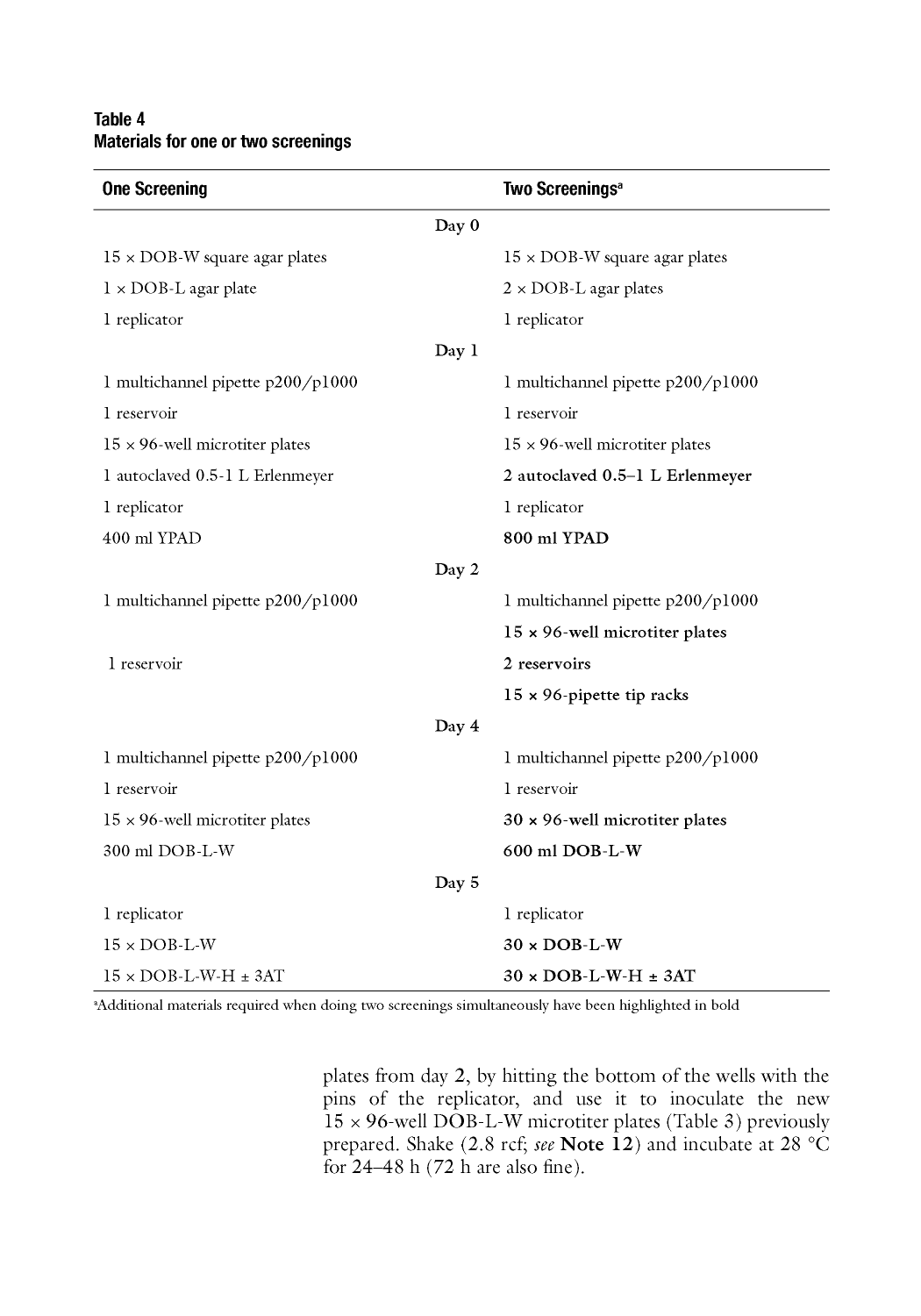- 5. Day 5: Resuspend any settled cells by hitting the bottom of the wells with the pins of the replicator and, for each 96-well DOB-L-W microtiter plate from day 4, inoculate two square agar plates, one with DOB-L-W (diploid plates) and another with DOB-L-W-H  $\pm$  3-AT (screening plates; the concentration of 3-AT required should have been previously determined in Subheading 3.3). Close square agar plates with their corresponding lids and seal them with Parafilm once the droplets left by the replicator dry out. Incubate the plates at 28 °C and score yeast growth during 7 days *(see* **Note 19).**
- 1. Use diploid cells able to grow in screening plates to inoculate 5 ml DOB-W and incubate for 48 h at 28 °C with shaking (standard shaker).
- 2. These cultures can now be used to isolate the AD-prey plasmid responsible for the interaction and the activation of the reporter gene *(see* **item 9** in Subheading 2.1).
- 3. Transform *Escherichia coli* with the isolated plasmid, reisolate the plasmid from the transformed bacteria and sequence the prey ORF with the oligonucleotides GAL4AD-F and/or pDEST-R *(see* **item 10** in Subheading 2.1).
- 4. Reintroduce the isolated plasmid into the YM4271 yeast strain *(see* Subheading 3.2) and mate the resulting strain with the bait strain. Alternatively, the plasmid may be directly introduced into the bait strain *(see* **Note 20).**
- 5. The resulting yeast strains should be analyzed as described in the titration section (from **step 3** of Subheading 3.3) in order to confirm the interactions and their strengths (a more comprehensive and narrow range of 3-AT concentrations can now be used).

To avoid maintenance of yeast cells by repeatedly refreshing colonies in agar plates stored at 4 °C, permanent stocks can be prepared by following the steps described in this section. *Single Tube Format* 

- 1. Spread **100-200** *\a\* of a grown culture of the yeast strain onto an appropriate minimal media plate. Alternatively, you can streak a generous quantity of cells evenly over the plate. A lawn of cells should be seen after incubation for 48 h at 28 °C.
- 2. Collect grown cells (usually a quarter of a 90 mm diameter petri plate is enough) from the agar plate by rubbing them with a sterile loop or pipette tip. Resuspend the cells in a cryogenic vial containing 800 *\i\* sterile water (YPAD or the corresponding selection media is also fine) and add 1.2 ml 50% glycerol (30% final concentration). Shake or/and vortex for homogeneous cell suspension.

**3.5 Confirming Positive Interactions and Quantifying Strength** 

**3.6 Making Yeast Glycerol Stocks for Long-Term Storage**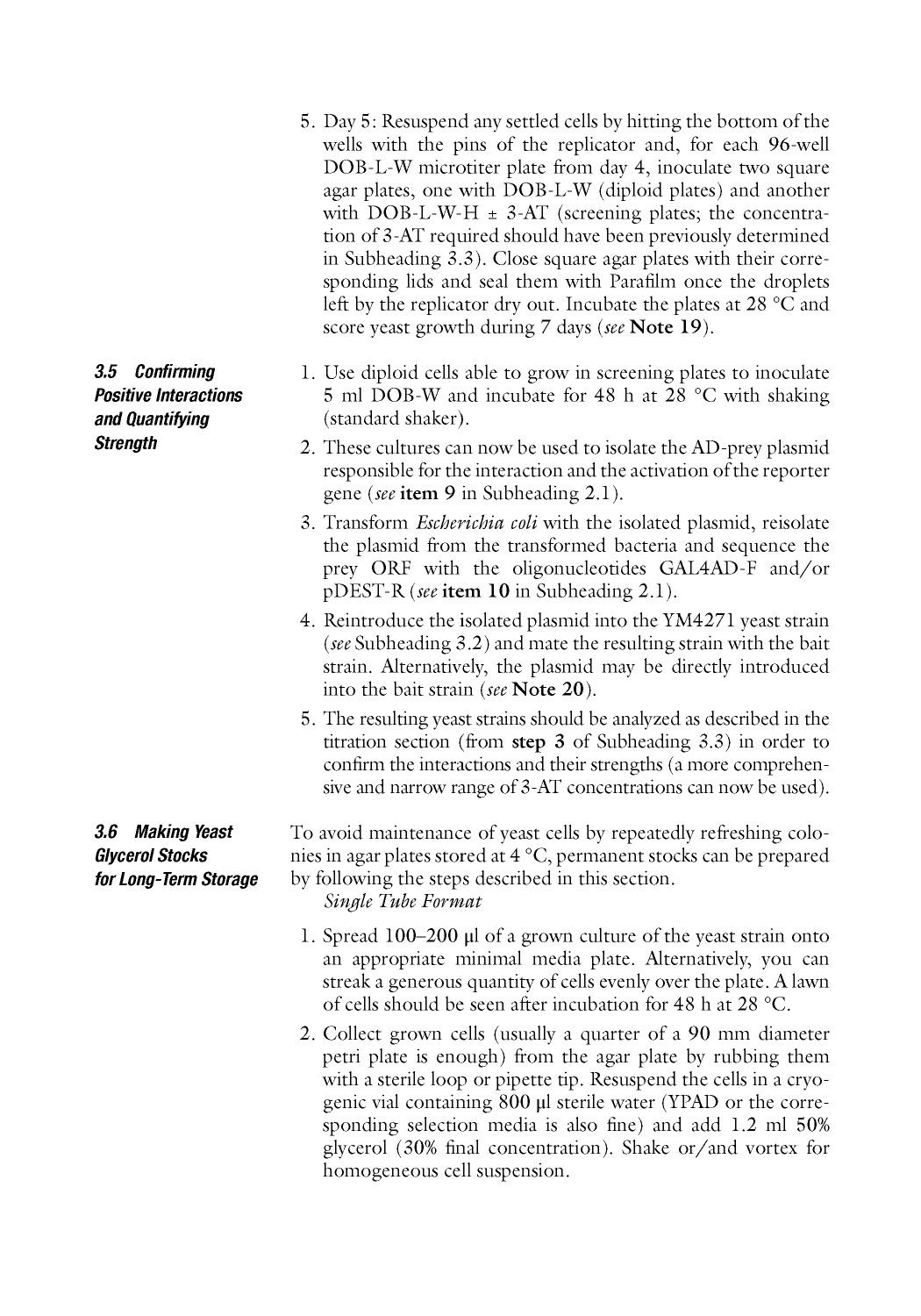3. Store the vial directly at  $-80$  °C for long-term storage (see **Note 21).** Frozen stocks can be refreshed on the appropriate auxotrophic media or YPAD.

#### *Mierotiter Plate Format*

Add glycerol up to 30% final concentration to each well of a microtiter plate containing grown yeast strains (YPAD or minimal media). Mix well by pipetting up and down two or three times and seal the plates (use a sterile sticky seal resistant to storage conditions). Store at  $-80$  °C.

#### **4 Notes**

- 1. Try using promoter fragments not much longer than 100 bp. *S. eerevisiae* genome is more compact than those of multicellular eukaryotes and it is known that for regulated *cis*sequences located over 300 bp upstream of a reporter gene, transcription initiates proximally to the UAS and competes with that derived from the reporter gene located downstream [32]. In our hands, the sensitivity of the assay is greatly reduced when the bound DNA sequence is in the context of a long promoter fragment (i.e., an 80 bp sequence in a 300 bp promoter fragment; Fig. 2). Also, using multimerized sequences tends to give higher backgrounds than using just one copy of the selected DNA sequence (L. Onate-Sanchez, unpublished results).
- 2. An option is to use a truncated version of the bait protein with reduced activation levels, although the possibility that the deleted portion of the protein may be involved in interactions cannot be ruled out. Another alternative is to use a different system in which the activation of the reporter gene does not directly rely on the transcriptional properties of the interactors  $(i.e., [33, 34]).$
- 3. All yeast strains used here carry the *adel-101* mutation. If grown on normal media not supplemented with adenine (low in adenine), colonies will develop a pink or red color due to the accumulation of a pigment derivative of 5-aminoimidazole ribotide in vacuoles [35, 36]. Adding adenine hemisulfate  $(30 \,\mathrm{mg/L})$  to media also enhance yeast growth.
- 4. We purchase DOB and CSMs from MP pharmaceuticals since it reduces labor and variability between media batches *(see*  <http://www.mpbio.com/>for a more detailed formulation of CSMs). Other brands are possible but be aware that variation in results can be obtained when using media from different suppliers.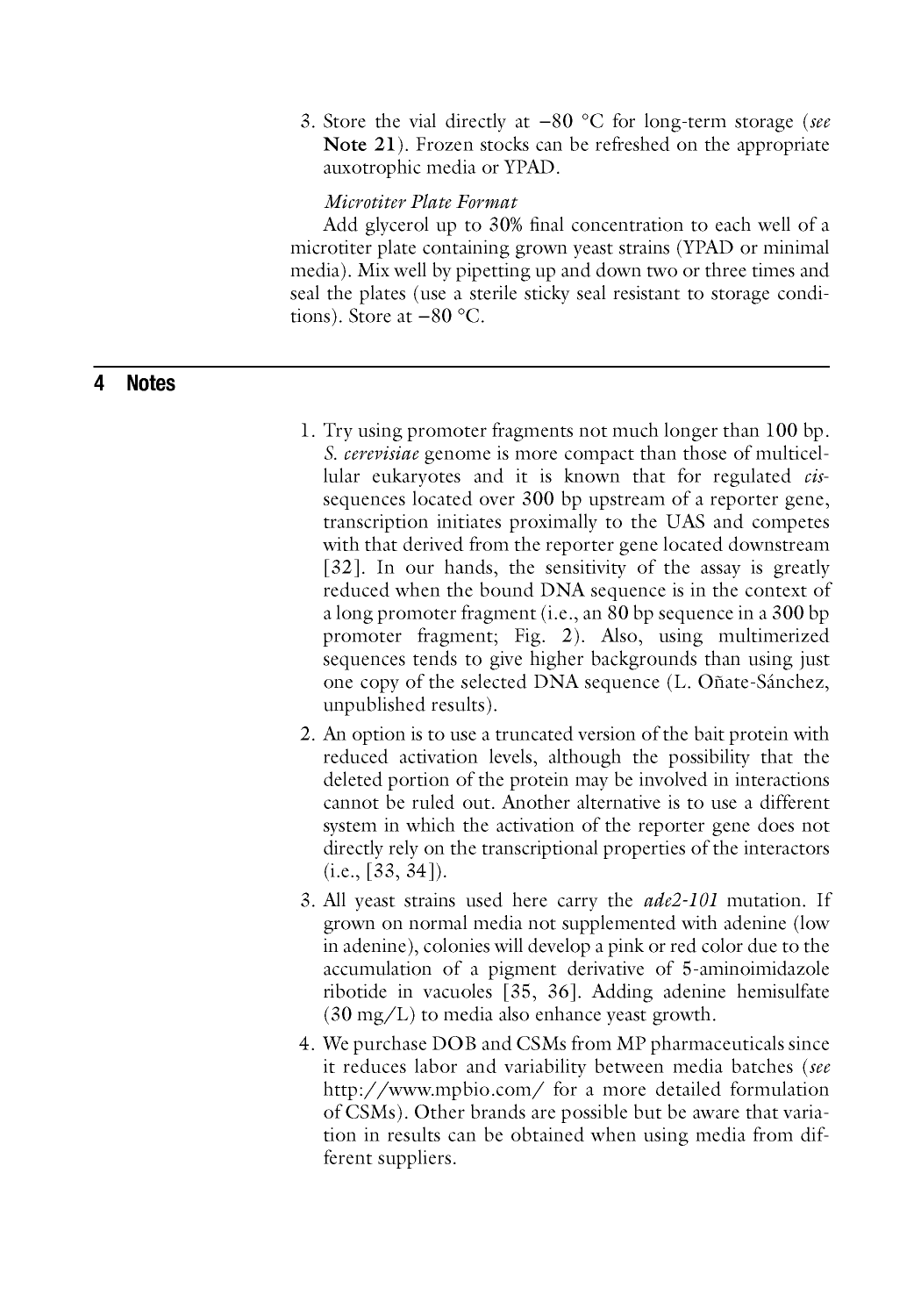- 5. We have found that autoclaving minimal media longer times produces browning resulting in poor yeast growth.
- 6. This is a toxic substance and requires using personal protective equipment. 3-AT is a competitive inhibitor of the product of the *HIS3* reporter gene.
- 7. We always use PEG 4000 from Merck since we did not have transformants when we used the equivalent product from a different supplier.
- 8. The optimal amount of carrier DNA is 100–200 µg, which increases the number of transformants about two-fold. However, when high transformation efficiency is not required, addition of carrier DNA may be omitted.
- 9. We do not use denatured alcohol to flame the replicator since it usually contains quaternary amines that inhibit yeast growth.
- 10. This methodology has been used to screen an Arabidopsis library of TFs (ca. 1200 Arabidopsis TFs arrayed in fifteen 96-well microtiter plates; available at the Nottingham Arabidopsis Stock Centre) with DNA or protein baits [22, 37-41]. Particularly successful have been the Y1H assays by using DNA promoter sequences identified by phylogenomic analyses, since this approach appears to filter genetic redundancy [22, 38, 39, 42]. Other libraries or clone collections are also compatible with this methodology.
- 11. Always sterilize the replicator by flaming with absolute alcohol in-between handling of different plates. We use a custom-made replicator but any other replicator will do the job. A 3 mm thick stainless steel plate (to protect the methacrylate when flaming) was screwed to the bottom of a rectangular methacrylate block (1.8 cm  $\times$  13.3 cm  $\times$  10.1 cm). Then, from the top and through the whole block, stainless steel screws  $(6 \text{ cm} \times 3.5 \text{ mm})$  were screwed in a 96-well format. For easy of handling a methacrylate handle was added. This replicator spots  $\sim$ 5-10 µl droplets on agar plates.
- 12. To shake the 96-well microtiter plates we routinely use the HiGro™ Shaker (Genemachines; [http://www.americaninstru](http://www.americaninstru-)[ment.com/pdf/4850-SHAKER.pdf\)](ment.com/pdf/4850-SHAKER.pdf) that combines a small shaking orbital (8 mm), gas flow, and temperature controls  $(2.8 \text{ rcf or } 250 \text{ rpm}, 2 \text{ s air flow every } 30 \text{ s, and } 28 \text{ °C}).$ However, in our hands, standard shakers (2.8 rcf) are also amenable to be used with this protocol provided that microtiter plates are fastened properly (i.e., sticky tape).
- 13. We recommend cloning the DNA sequence of interest in the *Xmal* and *Xbal* sites of the pTUYlH plasmid since it will remove most of the multicloning site sequences, which reduces background and distance from the *HIS3* start codon.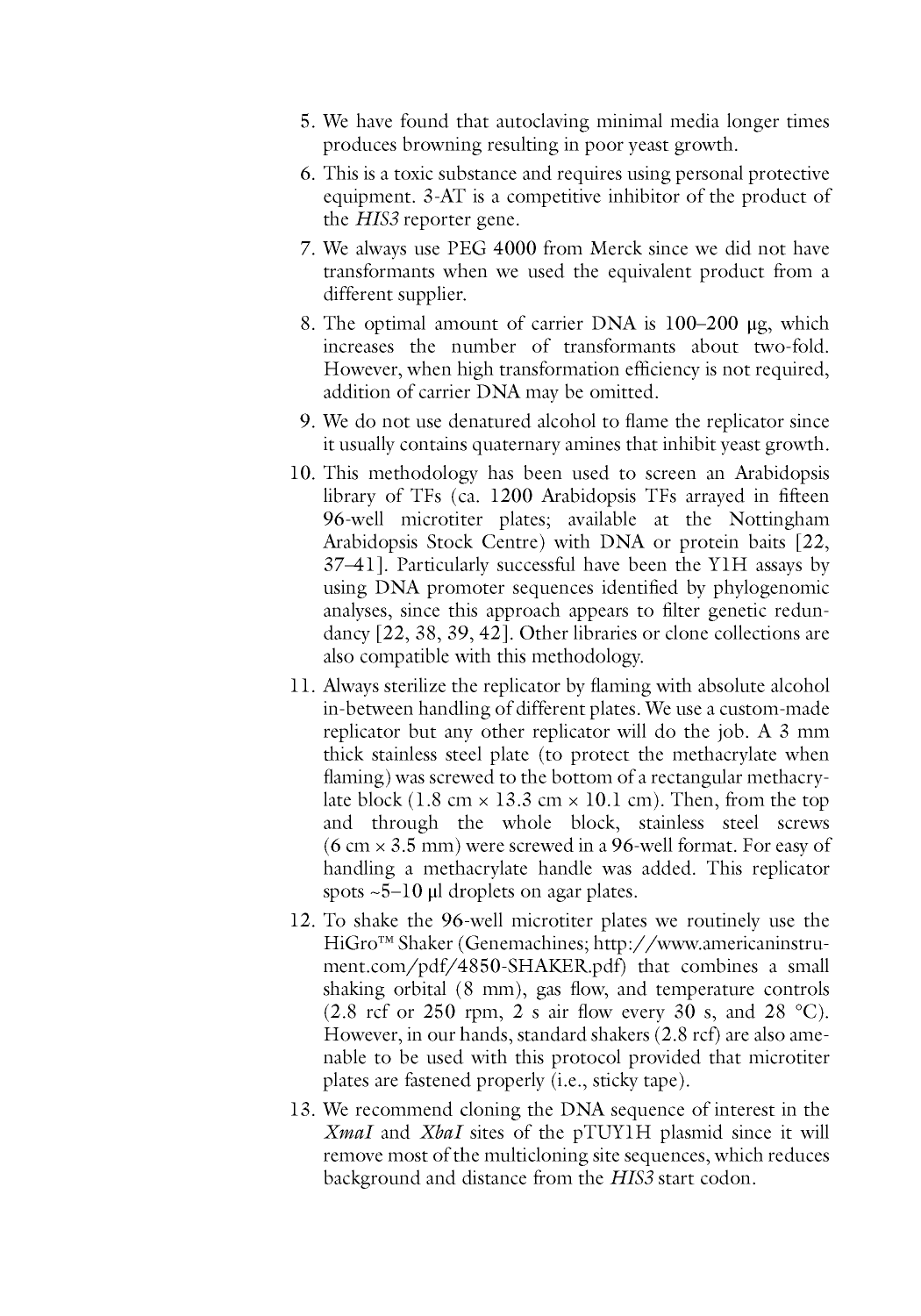- 14. In the case of Y2H, different vectors may not produce equivalent results. The pDEST22/pDEST32 vectors (Invitrogen) produce a higher fraction of interactions that are conserved and that are biologically relevant compared to the pGBKT7 / pGADT7-related vectors (Clontech; our protocol is also compatible with these plasmids), but the latter appear to be more sensitive and thus detect more interactions [43]. For these reasons, interactions observed in yeast should be confirmed in the system from where the interactors originate. In silico tools, such as tissue specific and developmental information on expression patterns, may help determine the temporal and spatial coexistence of any given pair of interactors. This information can be used to prioritize on specific interactions.
- 15. Four hours of incubation is enough in many cases (Dr. Benito, personal communication).
- 16. This titration protocol can also be used to test one-to-one (few) interactions just by including other prey constructs in addition to the controls (i.e., when confirming positive interactions). It also can be used for obtaining a more precise quantification of the strength of the interactions.
- 17. Plating dilutions of cultures may not be necessary since liquid cultures of diploid cells in minimal media usually reach stationary phase after 2-3 days of growth, which ensure that equivalent number of cells are being used in all cases. However, since it is possible to find differences in diploid numbers between colonies, it is advisable to plate serial dilutions of control cultures on diploid plates (DOB-L-W). For screening plates (DOB-L-W-H  $\pm$  3-AT), spotting serial dilutions are only required for control cultures while the rest of the cultures are spotted undiluted. As an alternative option to obtain saturated cultures, especially when big differences in cell densities are observed between spotted cultures, the diploid colonies obtained can be used to inoculate fresh DOB-L-W liquid media again as in **step 3** of Subheading 3.3, and continue with the protocol. This setup will allow semiquantitative comparisons of growth (interaction strength) between different yeast colonies. To determine the concentration of 3-AT to be used in the screening plates, we initially test the following range of concentrations  $(mM)$ : 0, 1, 5, 15, 30, 60, and 100. A different range of concentrations, depending on the information you might have, based on previous work with your favorite bait, can be used. It may be necessary to repeat the titration using a tighter range of concentrations to precisely determine the lowest 3-AT concentration that block reporter activation by your bait (after 7 days of incubation) to be used in the screening.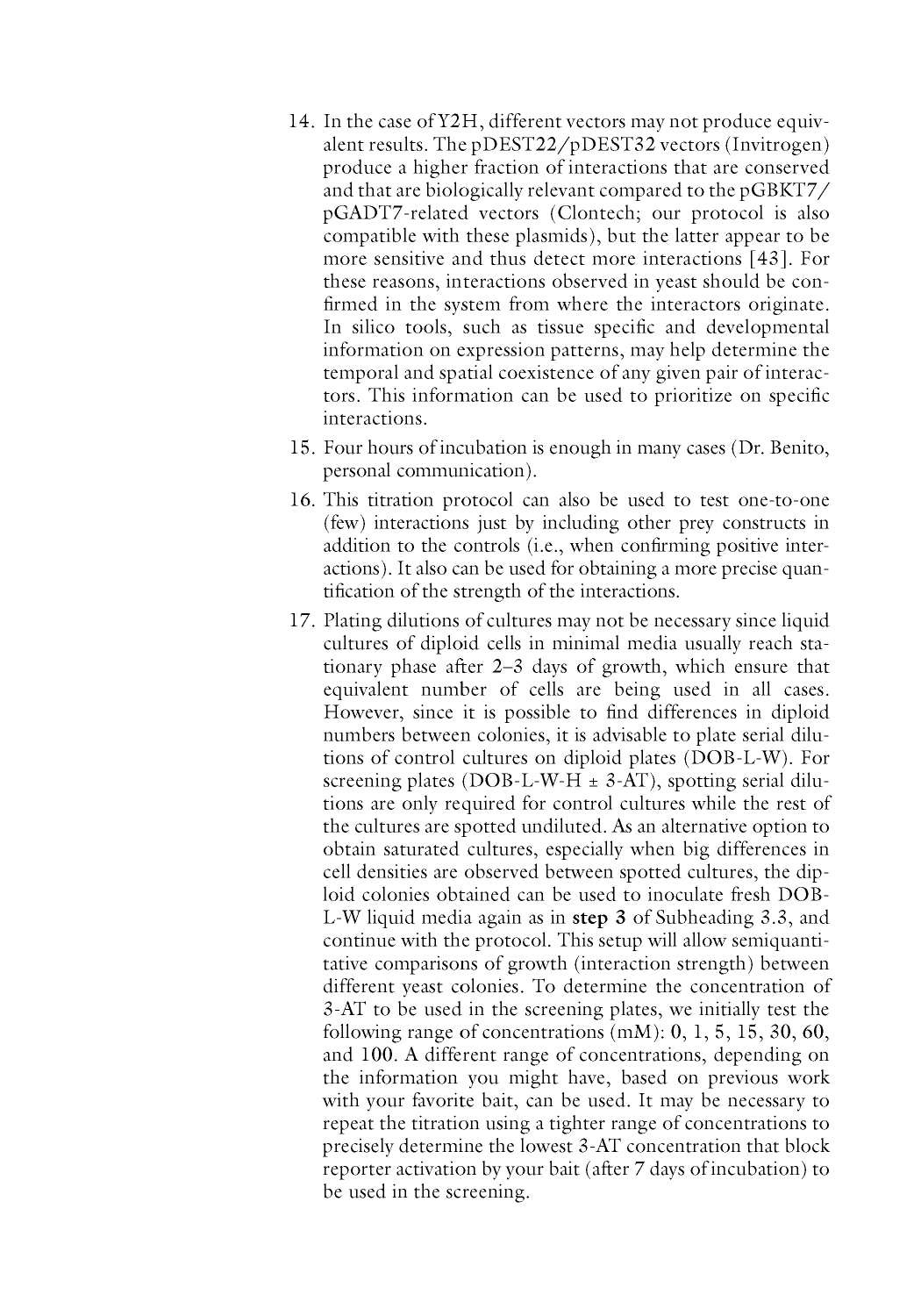- 18. This protocol was designed to manually screen libraries arrayed in a 96-well format and we have systematically used it with a prey library of ca. 1200 *Arabidopsis thaliana* TF ORFs cloned in the pDEST22 plasmid [22]. Diploid (DOB-L-W) and screening (DOB-L-W-H  $\pm$  3-AT) plates are inoculated with similar number of cells and grown and scored in parallel, allowing for occasional non-mating clones to be flagged as not screened. In any case, diploid colony size and density recorded after 2 days of incubation of diploid plates can be taken into account to compare and normalize the strength of positive interactions observed in screening plates. This is a very useful feature to prioritize further characterization of specific positives when too many interactors are obtained. We have observed that less diploid cells are recovered when mating Y187 with YM4271 compared to those obtained between pJ694 and YM4271. Using arrayed TF libraries instead of pooled TF collections reduces labor time since this eliminates the effort required to characterize several positives produced by the same clone. The efficiency of the protocol may be enhanced in some steps by having two people working simultaneously. Typically, we screen two baits at the same time to maximize the screening effort. Scaling up the procedure (i.e., robotization) and using other library formats (i.e., 384-wells) and yeast strains is also possible.
- 19. Scoring yeast growth for 7 days after plating cells will provide additional information about the strength of the interaction. Usually, the faster the growth, the stronger the interaction.
- 20. In some occasions, the genetic background of the yeast cells (haploid versus diploid) may affect the interaction. Although mating (diploid background) detects less interactions compared to transformation (haploid background), the first ones are more reproducible as well as better suited for highthroughput screens [15].
- 21. Never use liquid nitrogen to freeze cryogenic vials since most yeast cells will not survive such low temperatures. In our hands, yeast cells completely loose viability about 6 months after being stored at 4 °C.

#### **Acknowledgments**

The work in L.O.-S. lab is supported by MINECO grants BIO2013-46076-R and BIO2016-77840-R. We thank to all people that contributed to the development of the Arabidopsis TF library [22] as well as all the labs that have used this resource, thus helping to ascertain its potential. We apologize to those authors whose publications are not cited here due to space limitations.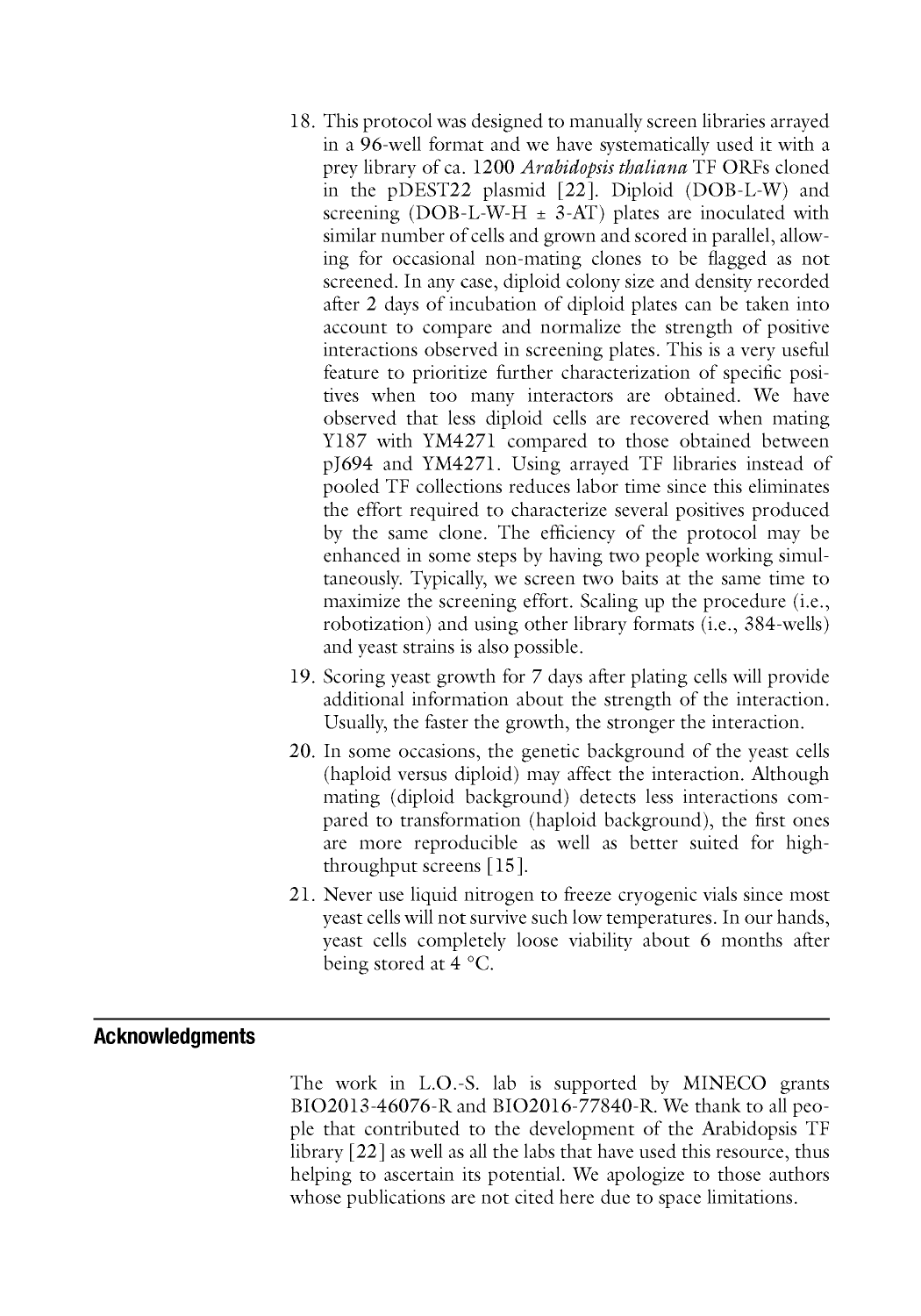#### **References**

- 1. Brent R, Ptashne M (1985) A eukaryotic transcriptional activator bearing the DNA specificity of a prokaryotic repressor. Cell 43:729-736
- 2. Ma J, Ptashne M (1998) Converting a eukaryotic transcriptional inhibitor into an activator. Cell 55:443-446
- 3. Fields S, Song O (1989) A novel genetic system to detect protein-protein interactions. Nature 340:245-246
- 4. Wilson TE, Fahrner TJ, Johnston M, Milbrandt J (1991) Identification of the DNA binding site for NGFIB by genetic selection in yeast. Science 252:1296-1300
- 5. Li JJ, Herskowitz I (1993) Isolation of the ORC6, a component of the yeast origin recognition complex by a one-hybrid system. Science 262:1870-1874
- 6. Wang MM, Reed RR (1993) Molecular cloning of the olfactory neuronal transcription factor Olf-1 by genetic selection in yeast. Nature 364:121-126
- 7. Dowell SJ, Romanowski P, Diffley JF (1994) Interaction of Dbf4, the Cdc7 protein kinase regulatory subunit, with yeast replication origins in vivo. Science 265:1243-1246
- 8. Inouye C, Remondelli P, Karin M, Elledge S (1994) Isolation of a cDNA encoding a metal response element binding protein using a novel expression cloning procedure: the one hybrid system. DNA Cell Biol 13:731-742
- 9. Rezwan M, Auerbach D (2012) Yeast "N"-hybrid systems for protein-protein and drug-protein interaction discovery. Methods 57(4):423-429
- 10. Ferro E, Trabalzini L (2013) The yeast twohybrid and related methods as powerful tools to study plant cell signalling. Plant Mol Biol 83(4-5):287-301
- 11. Ji X, Wang L, Nie X, He L, Zang D, Liu Y, Zhang B, Wang Y (2014) A novel method to identify the DNA motifs recognized by a defined transcription factor. Plant Mol Biol 86:367-380
- 12. Ota K, Feng SY, Ito T (2014) Detecting protein-DNA interactions using a modified yeast one-hybrid system. Methods Mol Biol 1164:39-50
- 13. Mallick J, Jansen G, Wu C, Whiteway M (2016) SRYTH: a new yeast two-hybrid method. Methods Mol Biol 1356:31-4l"
- 14. Snider J, Stagljar I (2016) Membrane yeast two-hybrid (MYTH) mapping of full-length membrane protein interactions. Cold Spring

Harb Protoc. [https://doi.org/10.1101/pdb.](https://doi.org/10.1101/pdb) top077560

- 15. Reece-Hoyes JS, Walhout AJ (2012) Yeast one-hybrid assays: a historical and technical perspective. Methods 57(4):441^47
- 16. Mehla J, Caufield JH, Uetz P (2015) The yeast two-hybrid system: a tool for mapping proteinprotein interactions. Cold Spring Harb Protoc 5:425^30
- 17. Paz-Ares J (2002) REGIA, an EU project on functional genomics of transcription factors from Arabidopsis thaliana. Comp Funct Genomics 3:102-108
- 18. Gong W, Shen YP, Ma LG, Pan Y, Du YL, Wang DH, Yang JY, Hu LD, Liu XF, Dong CX, Ma L, Chen YH, Yang XY, Gao Y, Zhu D, Tan X, Mu JY, Zhang DB, Liu YL, Dinesh-Kumar SP, Li Y, Wang XP, Gu HY, Qu LJ, Bai SN, Lu YT, Li JY, Zhao JD, Zuo J, Huang H, Deng XW, Zhu YX (2004) Genome-wide ORFeome cloning and analysis of Arabidopsis transcription factor genes. Plant Physiol 135:773-782
- 19. Mitsuda N, Ikeda M, Takada S, Takiguchi Y, Kondou Y, Yoshizumi T, Fujita M, Shinozaki K, Matsui M, Ohme-Takagi M (2010) Efficient yeast one-/two-hybrid screening using a library composed only of transcription factors in Arabidopsis thaliana. Plant Cell Physiol 51:2145-2151
- 20. Arabidopsis Interactome Mapping Consortium (2011) Evidence for network evolution in an Arabidopsis interactome map. Science 333(6042):601-607
- 21. Brady SM, Zhang L, Megraw M, Martinez NJ, Jiang E, Yi CS, Liu W, Zeng A, Taylor-Teeples M, Kim D, Ahnert S, Ohler U, Ware D, Walhout AJ, Benfey PN (2011) A steleenriched gene regulatory network in the Arabidopsis root. Mol Syst Biol 7:459
- 22. Castrillo G, Turck F, Leveugle M, Lecharny A, Carbonero P, Coupland G, Paz-Ares J, Onate-Sanchez L (2011) Speeding *cis-*trans regulation discovery by phylogenomic analyses coupled with screenings of an arrayed library of Arabidopsis transcription factors. PLoS One 6:e21524
- 23. Gaudinier A, Zhang L, Reece-Hoyes JS, Taylor-Teeples M, Pu L, Liu Z, Breton G, Pruneda-Paz JL, Kim D, Kay SA, Walhout AJ, Ware D, Brady SM (2011) Enhanced Y1H assays for Arabidopsis. Nat Methods 8(12):1053-1055
- 24. Ou B, Yin KQ, Liu SN, Yang Y, Gu T, Wing Hui JM, Zhang L, Miao J, Kondou Y, Matsui